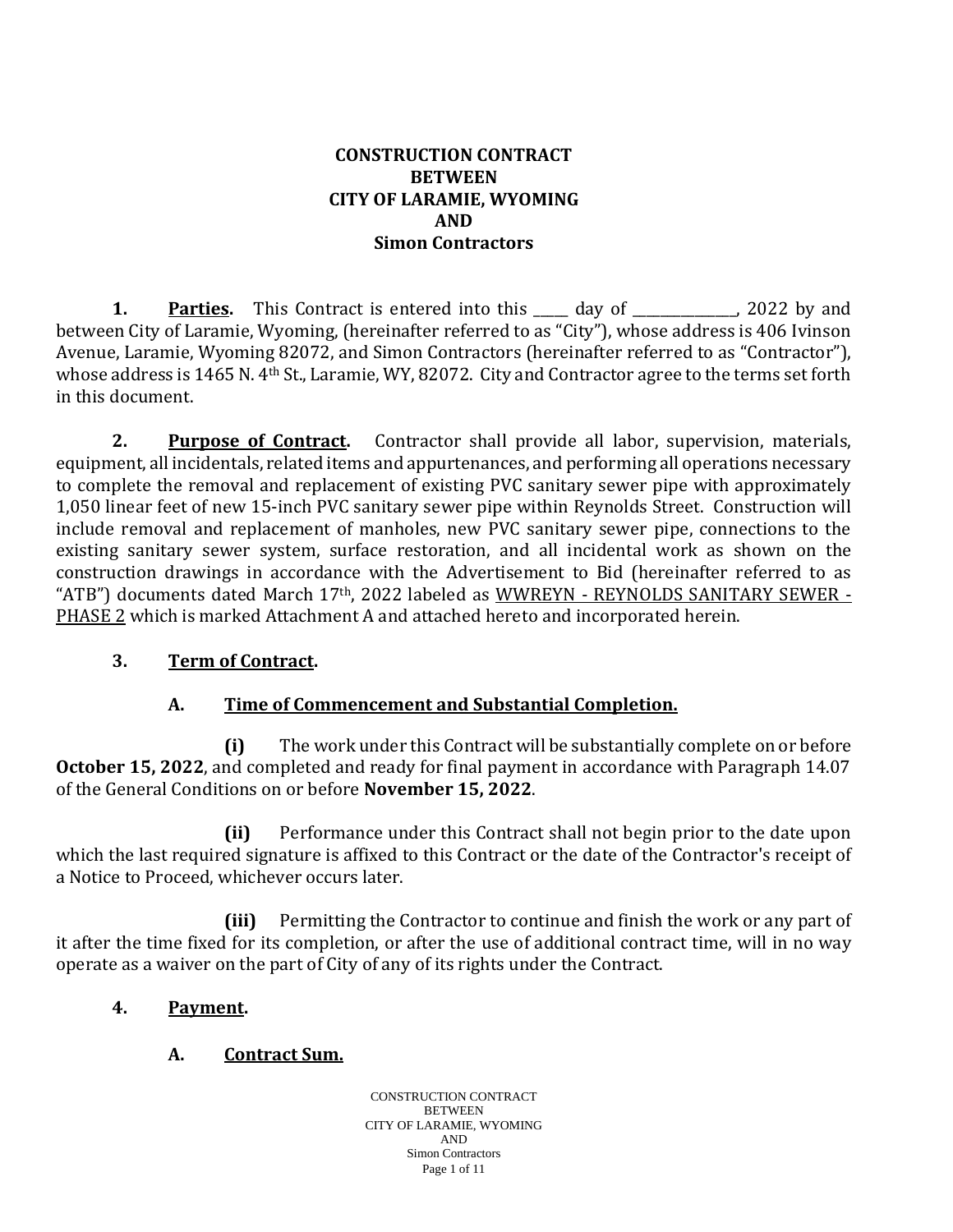**(i)** City agrees to pay Contractor for the services described herein. The total payment under this Contract shall not exceed Five Hundred Forty-Three Thousand Eight Hundred Twenty-Six dollars, (\$543,826.00). No payment shall be made for work performed prior to the date upon which the last required signature is affixed to this Contract or the date of the Contractor's receipt of a Notice to Proceed, whichever occurs later.

**(ii)** Additional Notices to Proceed shall be issued corresponding to any respective Contract Amendments.

**(iii)** Pursuant to Wyo. Stat. §16-6-602, City shall pay interest beginning the forty-sixth day at the rate of one and one-half percent  $(1 \frac{1}{2}\%)$  per month on the unpaid balance of the progress payment until the account is paid in full, unless a good faith dispute exists as to City's obligation to pay all or a portion of the account.

### **B. Progress Payments.**

**(i)** Contractor may submit monthly invoices for progress payment. Materials included on each invoice must either be installed or stored on site, additionally, any fees for labor must be performed prior to the submission of the invoice. No advance payment for materials or services may be requested. So long as the Contractor is satisfactorily progressing in performance of this contract, City may make monthly progress payments on the contract sum to the Contractor. Pursuant to Wyo. Stat. §16-6-702, City shall withhold five percent (5%) of the calculated value of any work completed until one hundred percent (100%) of the work required by the contract has been performed. The withheld percentage of the contract price shall be retained in an account in the name of the Contractor which has been assigned to City. Before the withheld percentage payment is made, City shall determine that satisfactory and substantial reasons exist for the payment and shall require written approval from any surety furnishing bonds for the contract work.

**(ii)** No payments under W.S. 16-6-116(a) shall be made until the Contractor files a sworn statement, stating that all claims for material and labor performed under the Contract have been and are paid for the entire period of time for which the payment is to be made. The sworn statement shall be filed with the public entity which the contract has been made, as designated in Wyo. Stat. § 16-6-117.

**(iii)** If any claim for material and labor is disputed, the sworn statement shall so state and the amount claimed to be due the subcontractor or materialmen may be filed by the claimant as a claim against the general contractor's surety bond. Payment to the general contractor under W.S. 16-6-116(a) shall be paid without regard to any pending claims against the general contractor's surety bond unless the public entity has actual knowledge that the surety bond is deficient to settle known claims, in which case an amount equal to disputed claims may be withheld.

> CONSTRUCTION CONTRACT **BETWEEN** CITY OF LARAMIE, WYOMING AND Simon Contractors Page 2 of 11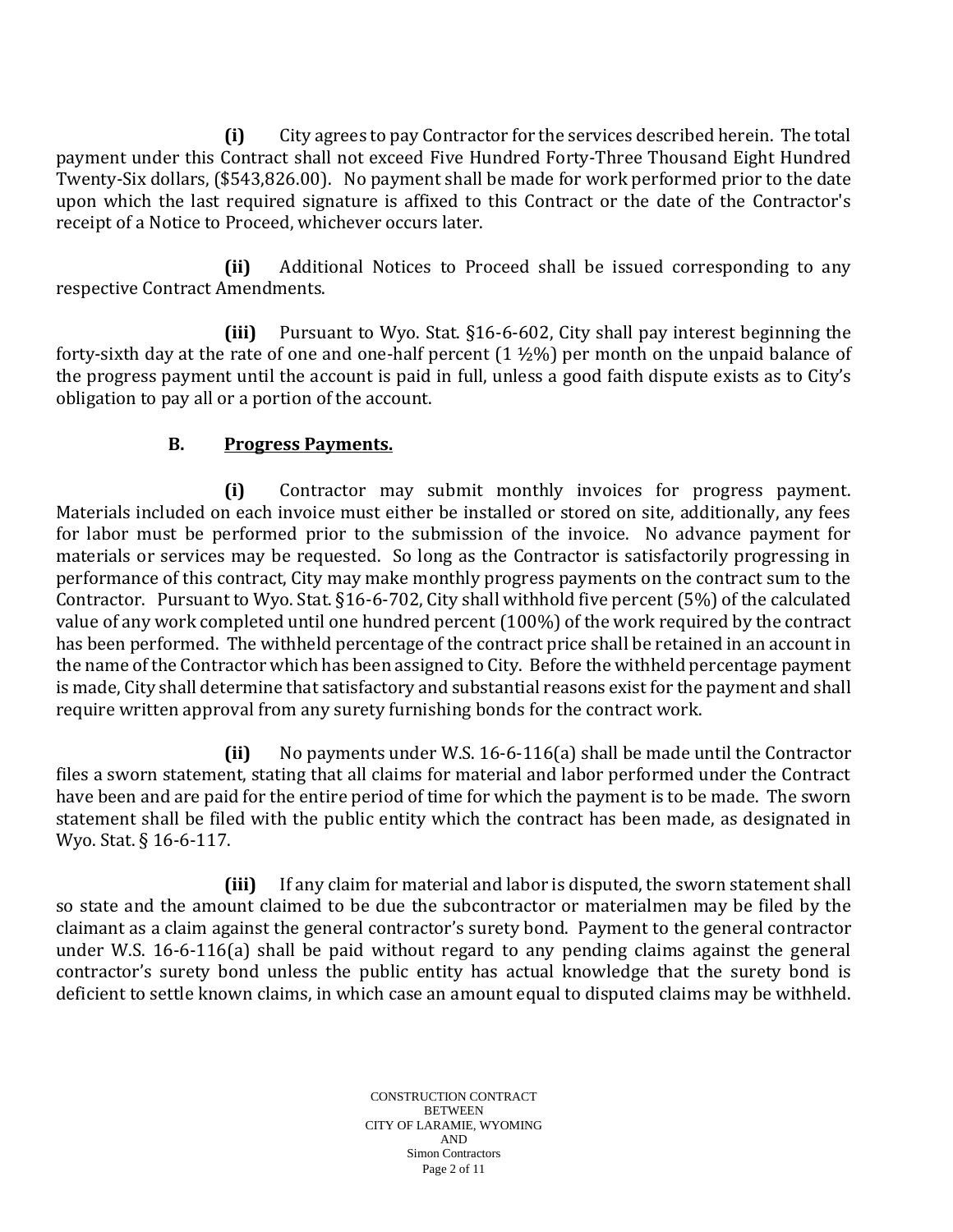**(iv)** If it becomes necessary for City to take over the completion of the Public Work, all amounts owed the Contractor, including any payment retained under W.S. 16-6-702(b), shall first be applied toward the cost of completion of the Public Work, as provided in Wyo. Stat. §16- 6-703, as amended. Any balance of the retained payment remaining after completion of the public work by City shall be payable to Contractor or Contractor's creditors. The retained payment which may be due to Contractor shall be due and payable as prescribed by Wyo. Stat. §16-6-116(a).

### **C. Final Payment.**

Final payment, constituting the entire unpaid balance of the contract sum, shall be paid by City to the Contractor when the Contract work has been completed, and the Contract fully performed. The Contractor shall make its request for final payment in writing to City. The Contractor's request for final payment must include the final reconciliation of the return of, and any restocking charges applied by the suppliers for any unused materials in storage. City shall determine in writing when the Contract work has been completed. Final payment will be made pursuant to Wyo. Stat. §§ 16-6- 116 and 16-6-117, as amended.

**(i)** No final payment will be made until the Contractor provides a warranty security in the form of a certified or cashier's check or bond issued by a surety meeting the requirements of Article 5.01 of the General Conditions. The certified or cashier's check or bond shall be in the amount of the 5% of the original contract amount, and shall have an expiration date consistent with the final correction or warranty period.

### **D. Liquidated Damages.**

**(i)** If the Contractor fails to complete the work within the time specified in the Contract, or within any authorized extension of time under a change order, Contractor shall pay to City as liquidated damages, the sum listed in the following table, for each calendar day of delay until the work is substantially complete, as approved by City.

| Original Contract Amount |    |                | <b>Liquidated Damages</b> |
|--------------------------|----|----------------|---------------------------|
|                          |    |                | charge per calendar day   |
| \$0.00                   | to | \$50,000.00    | \$500.00                  |
| \$50,000.01              | to | \$100,000.00   | \$1,000.00                |
| \$100,000.01             | to | \$500,000.00   | \$1,500.00                |
| \$500,000.01             | to | \$1,000,000.00 | \$2,000.00                |
| \$1,000,000.00           |    | and greater    | \$3,000.00                |

**(ii)** The liquidated damages shall be computed beginning the day following the first calendar day specified for completion and shall continue each and every calendar day until all work under the Contract is substantially complete, as approved by City.

**(iii)** Liquidated damages will not be charged for any work required to be done by the Contractor as a result of a final inspection, providing the work is only cleanup or of a

> CONSTRUCTION CONTRACT **BETWEEN** CITY OF LARAMIE, WYOMING AND Simon Contractors Page 3 of 11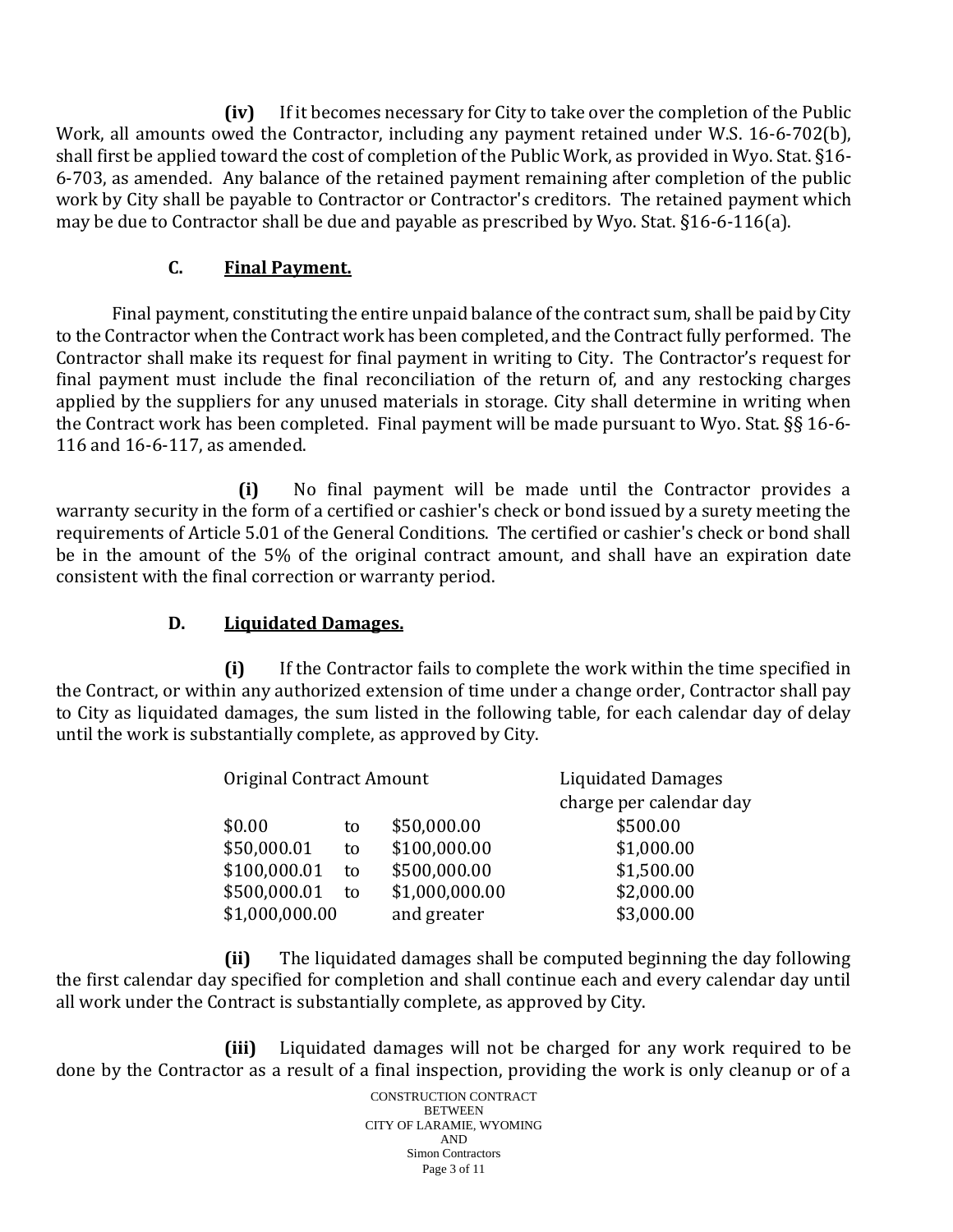minor nature and the Contractor has shown constant effort in completing the work, as determined by City. If deferment of the inspection is necessary due to causes which City determines to be beyond the control of and without the fault or negligence of the Contractor, liquidated damages will not be assessed for that period of time.

**(iv)** Nothing herein shall be construed to preclude City from the recovery of damages for causes other than the delay by the Contractor.

# **5. Responsibilities of Contractor.**

**A.** The Contractor shall perform all work on the described project as required by the Contract documents. The work to be performed includes the labor and services necessary to produce such replacement, and all materials, supplies, tools, transportation, equipment, and machinery required for replacement.

**B.** This project bid includes all materials, labor and equipment to complete the reconstruction and resurfacing of streets as outlined in the Project Manual for WWREYN - REYNOLDS SANITARY SEWER - PHASE 1 dated March 25<sup>th</sup>, 2021 as outlined in Attachment A.

# **6. General Provisions.**

**A. Ownership of Documents/Work Product.** All documents, reports, records, field notes, materials, and data of any kind resulting from performance of this Contract are at all times the joint property of the Contractor and City. Upon termination of the Contract all of the above documents return to the City.

**B. Independent Contractor.** The Contractor shall function as an independent Contractor for the purposes of this Contract, and shall not be considered an employee of the City of Laramie for any purpose. The Contractor shall assume sole responsibility for any debts or liabilities that may be incurred by the Contractor in fulfilling the terms of this Contract, and shall be solely responsible for the payment of all federal, state, and local taxes which may accrue because of this Contract. Nothing in this Contract shall be interpreted as authorizing the Contractor or its agents and/or employees to act as an agent or representative for or on behalf of City, or to incur any obligation of any kind on the behalf of City. The Contractor agrees that no health/hospitalization benefits, workers' compensation and/or similar benefits available to City of Laramie employees will inure to the benefit of the Contractor or the Contractor's agents and/or employees as a result of this Contract.

**C. Amendments.** Any changes, modifications, revisions or amendments to this Contract which are mutually agreed upon by the parties to this Contract shall be incorporated by written instrument, executed and signed by all parties to this Contract.

**D. Insurance.** The Contractor shall maintain the following insurance: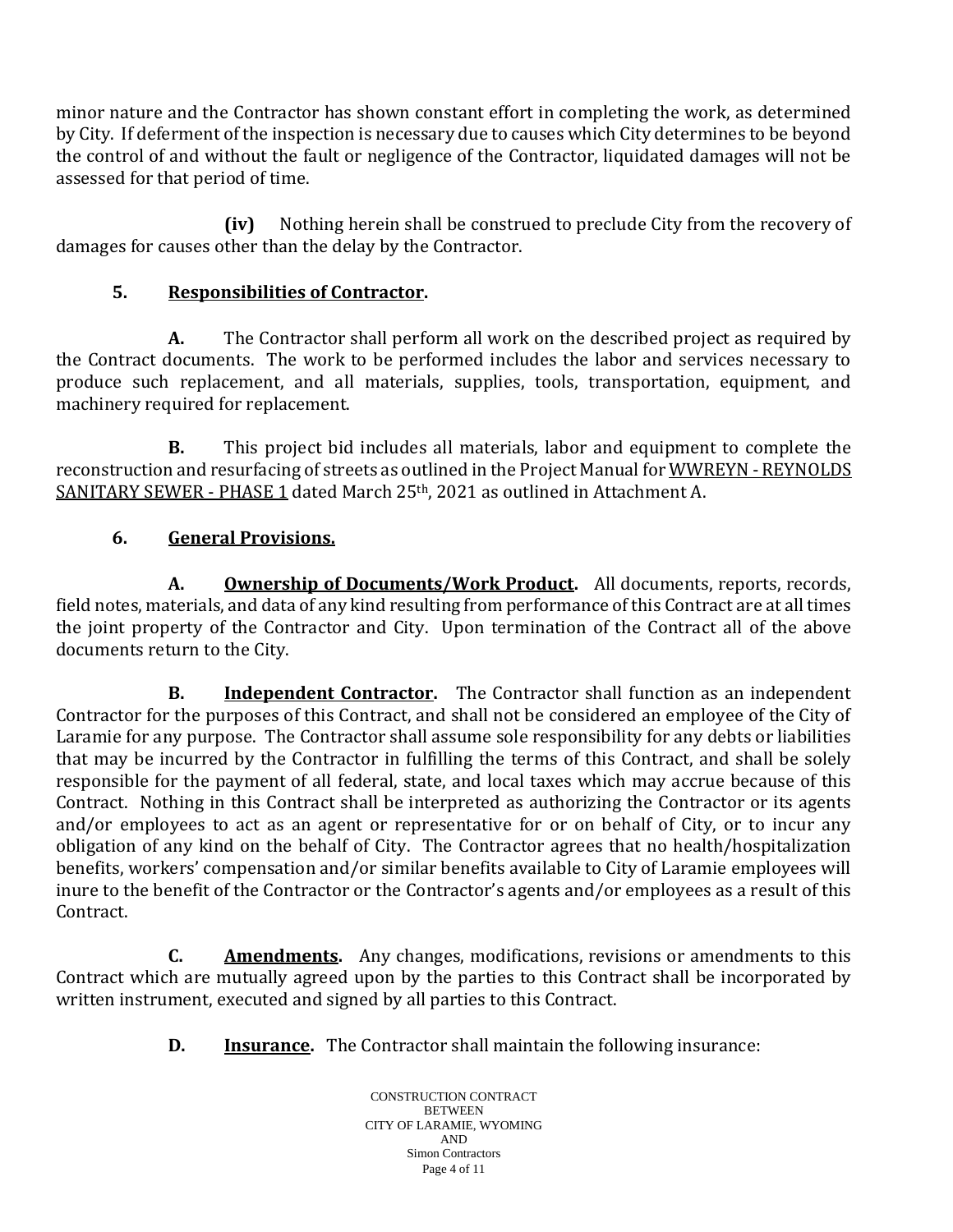**(i) Comprehensive General Liability.** Contractor shall have and maintain comprehensive general liability insurance coverage during the entire term of the Contract, against claims arising out of bodily injury, death, damage to or destruction of the property of others, including loss of use thereof, and including underground, collapse and explosion (XCU) and products and completed operations in an amount not less than five hundred thousand dollars (\$500,000.00) each occurrence and one million dollars (\$1,000,000.00) in the general aggregate.

**(ii) Workers Compensation or Employers Liability Insurance.** Contractor shall provide proof of workers compensation coverage, for all its employees who are to work on the projects described in this Contract. Contractor's coverage shall be under the Wyoming Workers Safety and Compensation program, if statutorily required, or such other workers compensation insurance as appropriate. Contractor's insurance shall include A Stop Gap coverage in an amount not less than Five Hundred Thousand Dollars (\$500,000.00) per employee for each accident and disease. Contractor shall have also supply proof of workers' compensation and employer's liability insurance on each and every subcontractor before allowing that subcontractor on the job site.

**(iii) Business Automobile Liability.** Contractor shall maintain, during the entire term of the contract, automobile liability insurance in an amount not less than five hundred thousand dollars (\$500,000.00) per occurrence.

**(iv) Coverage.** All polices required under this Contract shall be in effect for the duration of this Contract and projects. All policies shall be primary and not contributory. Contractor shall pay the premiums on all insurance policies and insurance certificates must include a clause stating that the insurance may not be revoked, cancelled, amended or allowed to lapse until the expiration of at least thirty (30) days advance written notice to City.

**(v) Additional Insured.** All insurance policies required by this Contract, except workers' compensation, shall name City as an additional insured, and shall contain a waiver of subrogation against City, its agents and employees. Contractor shall provide, upon request a copy of an endorsement providing this coverage.

**(vi) City's Right to Reject.** The City reserves the right to reject a certificate of insurance if Contractor's insurance company is widely regarded in the insurance industry as financially unstable. This would include but is not limited to insurance companies with no less than AVIII rating in the A.M. Best insurance rating guide.

**(vii) Subcontractors.** The insurance requirements set forth above apply to all subcontractors. It is Contractor's responsibility to ensure that its subcontractors meet these insurance requirements. City has the right to review the Certificates of any and all subcontractors used by the Contractor.

**(viii) Cancellation.** There shall be no cancellation, material change, potential exhaustion of aggregate limits or intent to not renew insurance coverage without thirty (30) days written notice from Contractor or their insurers to City. Any failure to comply with the reporting

CONSTRUCTION CONTRACT **BETWEEN** CITY OF LARAMIE, WYOMING AND Simon Contractors Page 5 of 11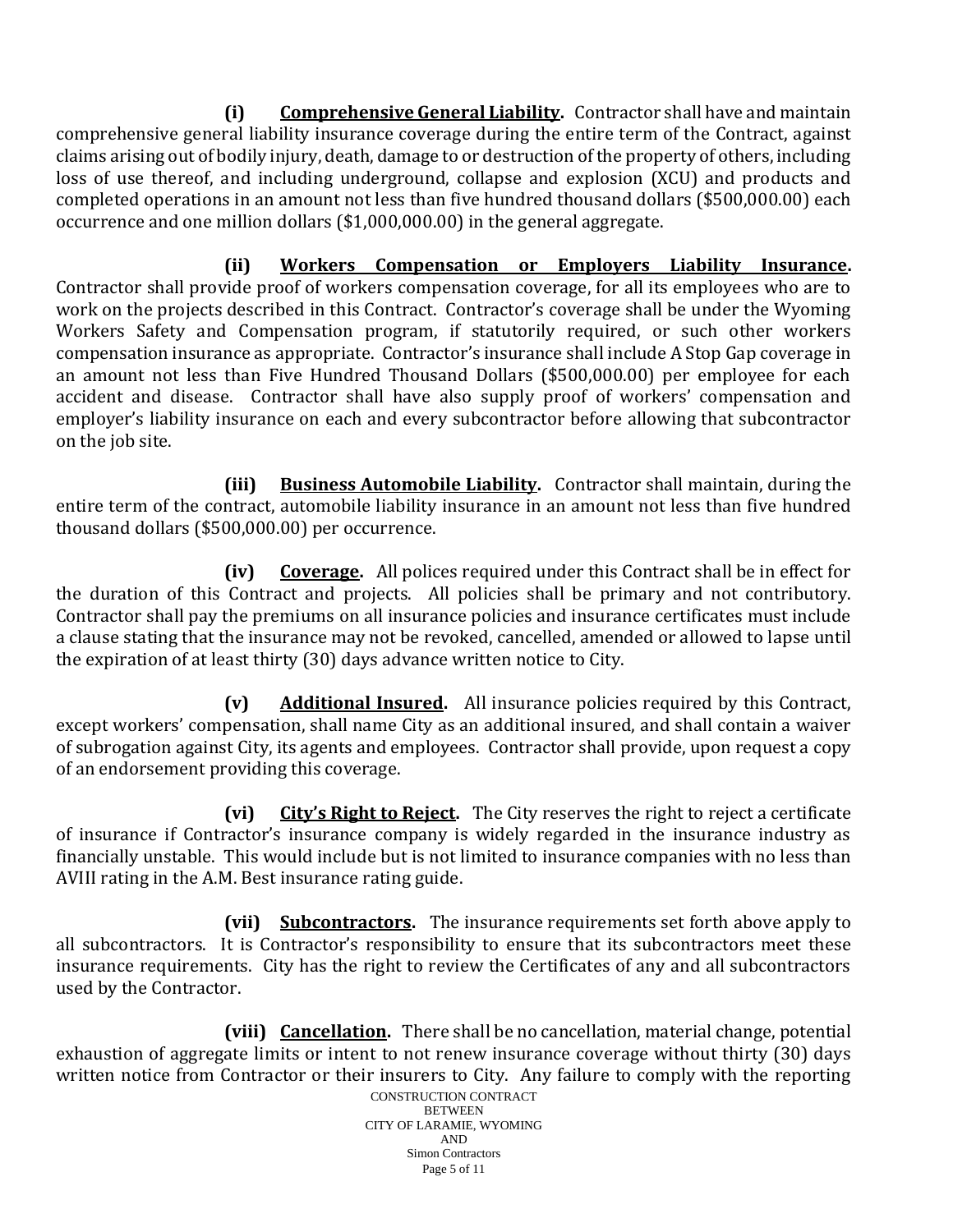provision of this insurance, except for the potential exhaustion of aggregate limits, shall not affect the coverage provided to City and its division, officers and employees.

**E. Indemnification.** The Contractor shall release indemnify, and hold harmless the state, City, and their officers, agents, employees, successors and assignees from any cause of action, or claims or demands arising out of Contractor's failure to perform any of the Contractor's duties and obligations under or in connection with the negligent performance of Contractor's duties or obligations, including but not limited to any claims, law suits, losses or liability arising out of Contractor's malpractice performance under this Contract.

**F. Audit/Access to Records.** The Contractor shall, immediately upon receiving written instruction from City, provide to any independent auditor, accountant, or accounting firm, all books documents, papers and records of the Contractor which are pertinent to this Contract. The Contractor shall cooperate fully with any such independent auditor, accountant, or accounting firm, during the entire course of any audit authorized by City. There will be no cost for audit expense for City request to the Contractor.

**G**. **Publicity.** Any publicity given to the program or services provided herein, including, but not limited to, notices, information, pamphlets, press releases, research, reports, signs, and similar public notices prepared by or for the Contractor, shall identify City as the sponsoring City and shall not be released without prior written approval from City.

**H**. **Assignment, Transfer and Subcontracting.** Neither party shall assign or otherwise transfer any of the rights or delegate any of the duties set for in this Contract without the prior written approval of the other party. The Contractor shall not use this Contract, or any portion thereof, for collateral for any financial obligation, without the prior written permission of City. No such written approval shall relieve the Contractor of any obligations of this Contract and any transferee or subcontractor shall be considered the agent of the Contractor. The Contractor shall remain liable as between the original parties to the Contract as if no such assignment had occurred.

**I. Compliance With Laws.** The Contractor shall keep informed of and comply with all applicable federal, state and local laws and regulations in the performance of this Contract or any properly promulgated rules and regulations related thereto, and Section 504 of the Rehabilitation Act of 1973.

**J. Wyoming Product Preference.** Unless otherwise provided in the Contract, the Contractor shall provide and pay for all labor, materials, equipment, tools, construction equipment and machinery, water, heat, utilities, transportation, and other facilities and services necessary for the proper execution and completion of work, whether temporary or permanent. The Contractor shall comply with all resident and other preference requirements, including but not limited to those applicable to labor, materials and subcontractors. The Contractor agrees to provide Wyoming made goods where those goods are comparable in price and quality to those required by this Contract.

> CONSTRUCTION CONTRACT **BETWEEN** CITY OF LARAMIE, WYOMING AND Simon Contractors Page 6 of 11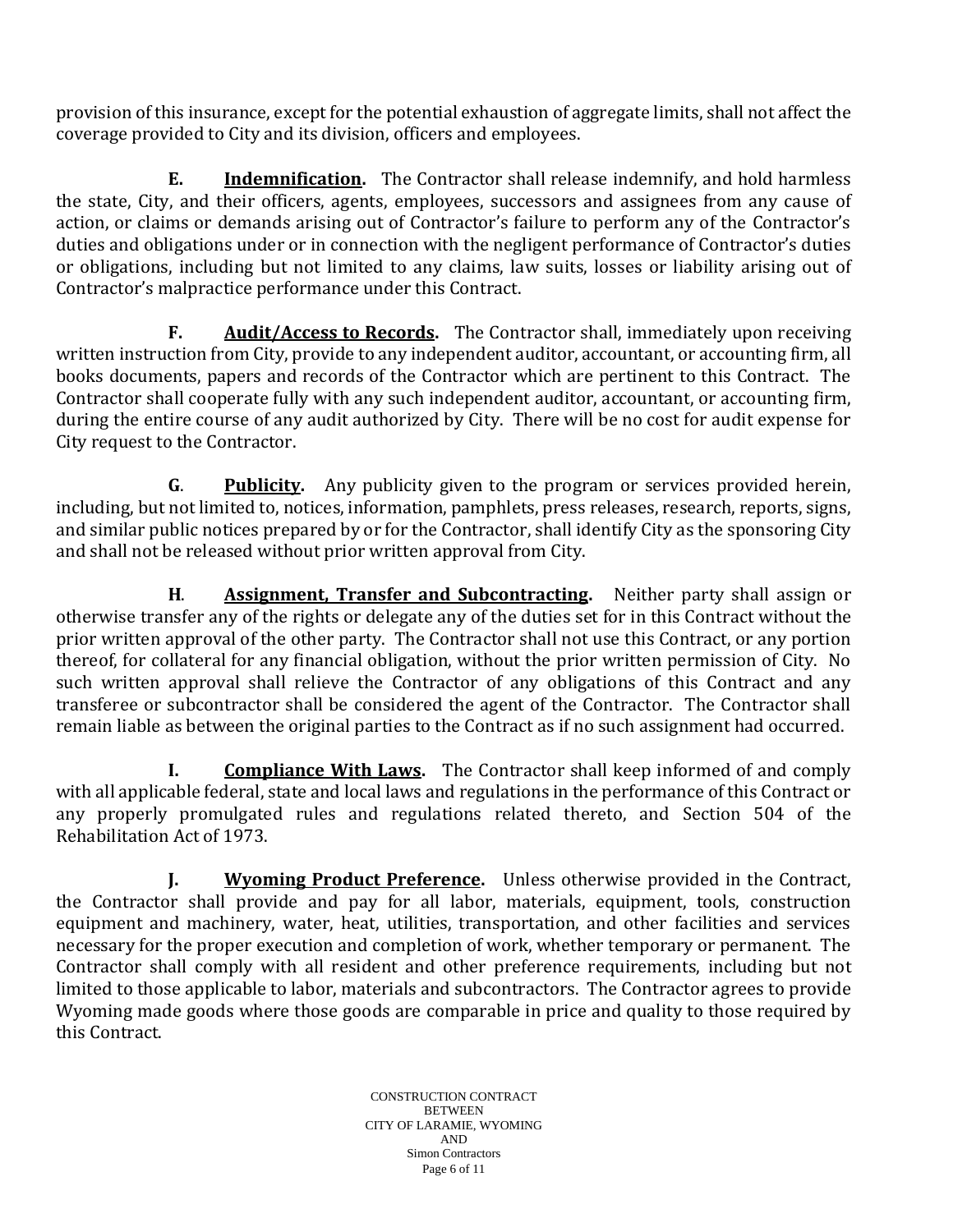**K. Termination of Contract.** This Contract may be terminated for cause if the Contractor or City fails to perform in accordance with the terms and conditions of this Contract following delivery of a written thirty (30) day notice stating the grounds for such default.

**L. Applicable Law/Venue.** The construction, interpretation and enforcement of this Contract shall be governed by the laws of the State of Wyoming. The courts of the State of Wyoming shall have jurisdiction over this Contract and the parties, and the venue shall be the Second Judicial District, Albany County, Wyoming.

**M. Nondiscrimination.** The Contractor shall comply with Presidential Executive Order 11246 entitled, "Equal Employment Opportunity", as amended by Presidential Executive Order 11375, and as supplemented in the Department of labor Regulations (41 CFR Part 60), the Civil Rights Act of 1964, the Americans with Disabilities Act (ADA), 42 U.S.C. 12101, et seq., the Wyoming Fair Employment Practices Act (Wyo. Stat. § 27-9-105 et seq.), the Wyoming Human Rights Act, and the Age Discrimination Act of 1975.

All parties of this Contract agree that all hiring must be done on the basis of merit and qualifications. There may be no discrimination on the basis of race, color, religion, creed, political ideas, sex, age, marital status, physical or mental disability, or national origin by the person or persons performing the Contract including, but not limited to, the prevailing wage laws.

### **N. Entirety of Contract.**

**(i)** The Contract shall consist of this document and its terms and conditions and the following documents: The Advertisement to Bid, Instructions to Bidders, Bid Form, Signature Sheets, Performance and Payment Bond, General Conditions, Supplementary Conditions, Specifications, Supplementary Specifications, Special Provisions, Notice to Proceed, duly issued Change Orders, Extra Work Orders and Field Orders, Addenda, and all modifications issued after execution of this Contract. The Contract documents are as fully a part of this Contract as if hereto attached or herein repeated. The Contract documents are complementary and what is required by one shall be as binding as if required by all. The Contractor warrants that it has carefully examined and understands all of the Contract documents listed above, prior to starting any work under this Contract. The Contractor has not identified any issues from the above documents or site conditions which would prevent accomplishing the entire work as outlined in the Project Manual which is marked Attachment A and attached hereto and incorporated herein. Modifications include but are not limited to the following: (1) change orders (2) extra work orders or (3) addenda entered into by the parties pursuant to the terms of the Contract.

**(ii)** The Contract does not include prior negotiations or any other documents not specifically enumerated in the contract documents delineated in subparagraph (A) above.

CONSTRUCTION CONTRACT **BETWEEN** CITY OF LARAMIE, WYOMING AND Simon Contractors **(iii)** This Contract, consisting of eleven (11) pages, along with the documents explicitly enumerated in Paragraph 6 (N) above and Attachment A entitled Project Manual for WWREYN - REYNOLDS SANITARY SEWER - PHASE 2 dated March 17th, 2022, represent the entire and integrated Contract between the parties and supersede all prior negotiations, representations,

Page 7 of 11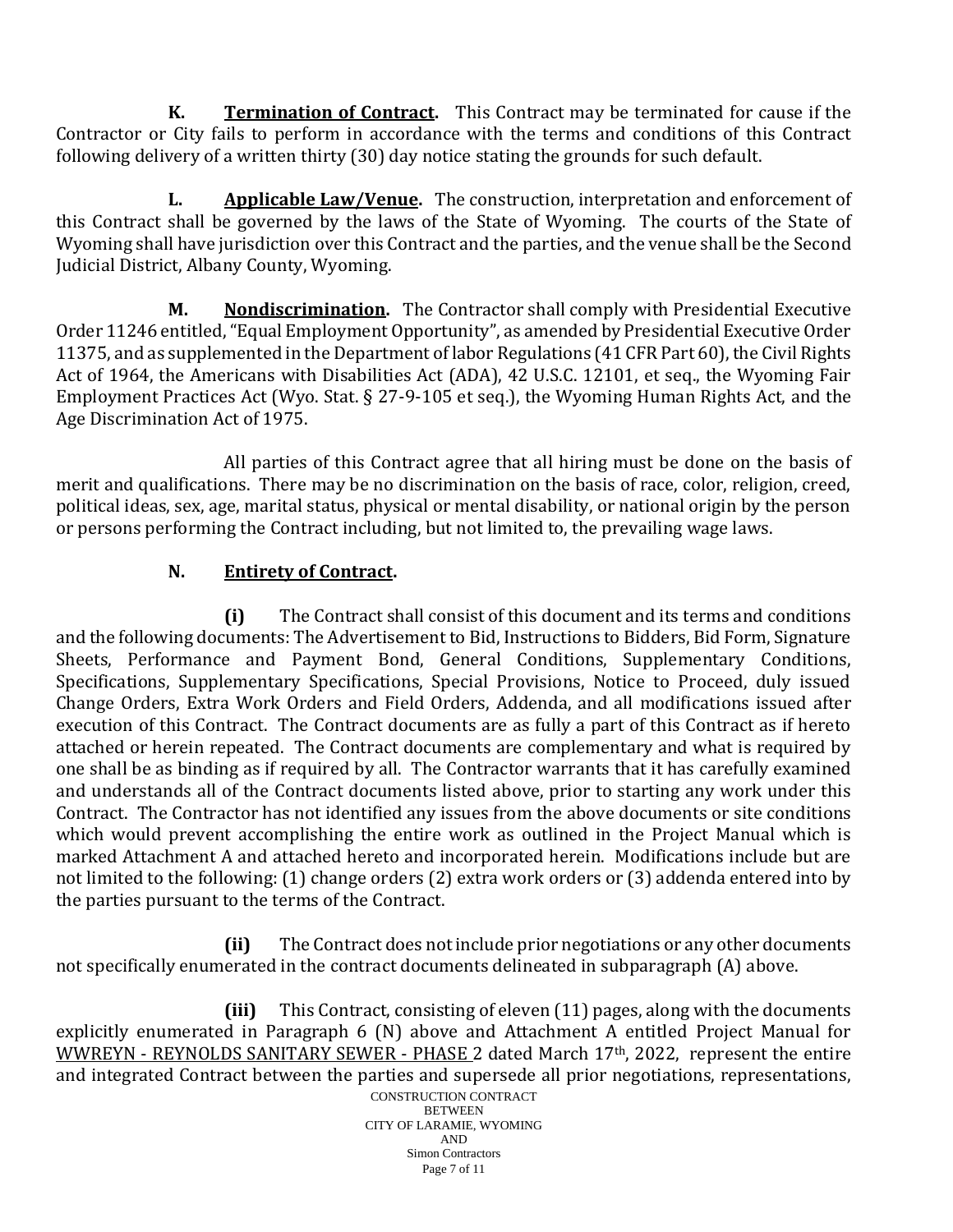and agreements, whether written or oral. The Contractor shall report to City any error, inconsistency or omission it may discover. City, after consulting with the Contractor, will make a determination on correction of such error. The Contractor may request a change order, under the change order provisions of this Contract, in conjunction with any required correction, if appropriate.

**(iv)** The terms and language set forth in this Contract have been negotiated by City and the Contractor and have not been drafted unilaterally by either party. By executing this Contract, the Contractor represents that it has carefully read, studied, compared and examined all contract documents, including the specifications, is satisfied with the sufficiency of the contract documents, and shall not, at any time, complain of defects or inaccuracies in such documents, specifications or drawings.

**P. Confidentiality of Information.** All documents, data compilations, reports, computer programs, photographs, and any other work provided to or produced by the Contractor in the performance of this Contract shall be kept confidential by the Contractor unless written permission is granted by City for its release.

**Q. Force Majeure.** Neither party shall be liable for failure to perform under this Contract if such failure to perform arises out of causes beyond the control and without the fault or negligence of the non-performing party. Such causes may include, but are not limited to, acts of God or the public enemy, fires, floods, epidemics, quarantine restrictions, freight embargoes, and usually severe weather. This provision shall become effective only if the party failing to perform immediately notifies the other party of the extent and nature of the problem, limits delay in performance to that required by the event, and takes all reasonable steps to minimize delays. This provision shall not be effective unless the failure to perform is beyond the control and without the fault or negligence of the non-performing party.

**R. Kickbacks.** The Contractor certifies and warrants that no gratuities, kickbacks or contingency fees were paid in connection with this contract, nor were any fees, commissions, gifts, or other considerations made contingent upon the award of this Contract. If the Contractor breaches or violates this warranty, City may, at its discretion, terminate this Contract without liability to City, or deduct from the contract price or consideration, or otherwise recover, the full amount of any commission, percentage, brokerage, or contingency fee.

**S. Notices.** All notices arising out of, or from, the provisions of this Contract shall be in writing and given to the parties at the address provided under this Contract, either by regular mail, facsimile, e-mail, or delivery in person.

**T. Liaison and Notice.** City Project Manager & Contractor Superintendent.

**(i)** City project manager is William Winkler, P.E., telephone number: (307) 721-5273 and email: [engineering@cityoflaramie.org.](mailto:engineering@cityoflaramie.org)

CONSTRUCTION CONTRACT **BETWEEN** CITY OF LARAMIE, WYOMING AND **(ii)** The Contractor's Project Superintendent is Bill Hysong, telephone number: (307) 760-1528 and email: bhysong@simonteam.com.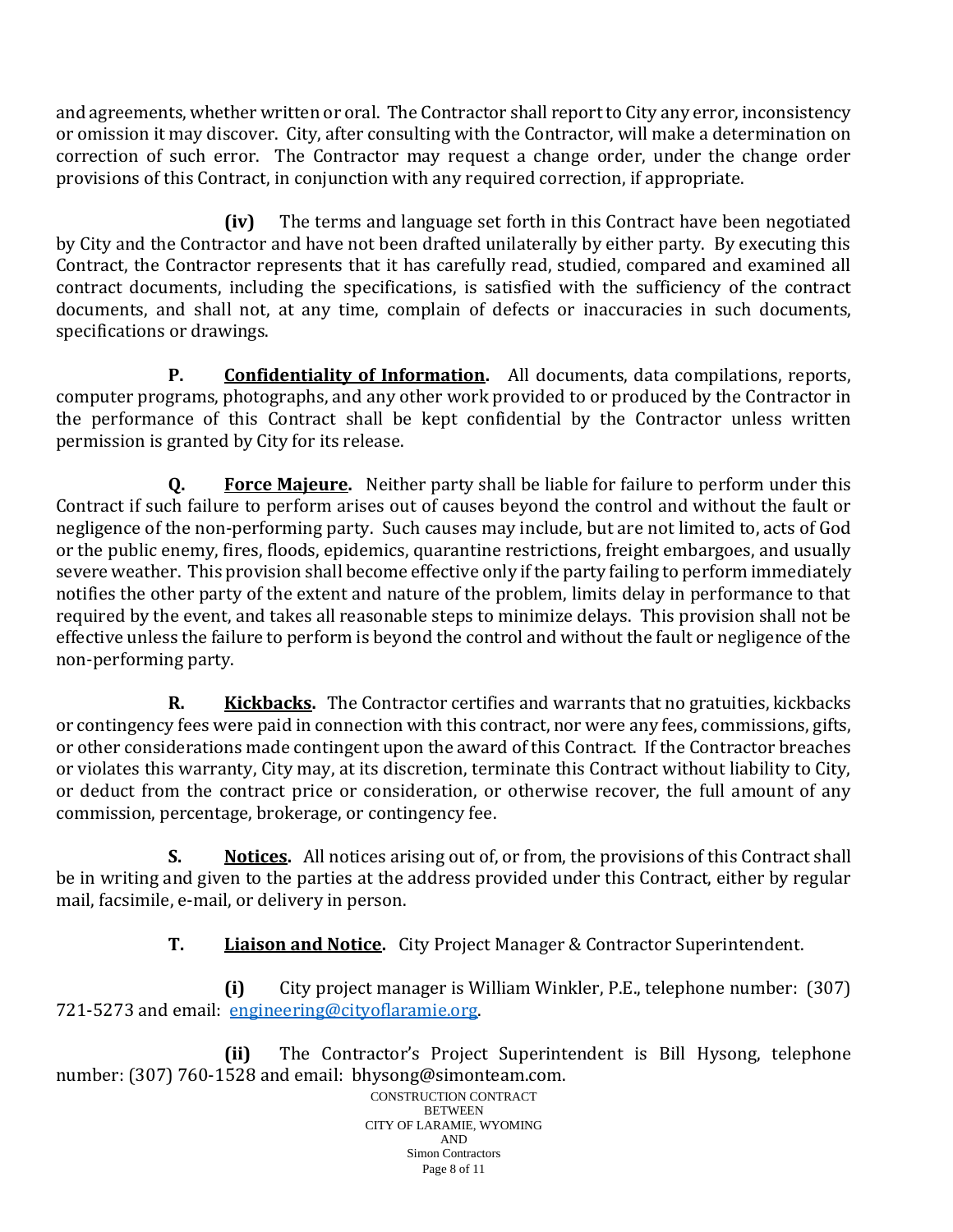**(iii)** All notices and invoices required in this Contract shall be in writing, properly addressed to the liaison above, and mailed first-class, postage prepaid. All notices sent via U.S. Postal Services are deemed effective on the date of postmark. Notices and invoices mailed through another carrier (e.g., UPS or FedEx) are effective upon receipt.

**U. Sovereign Immunity.** The City does not waive sovereign immunity by entering into this Contract, and specifically retains immunity and all defenses available to them as sovereign pursuant to Wyo. Stat. § 1-39-104(a) and all other state law.

**V. Taxes.** The Contractor shall pay all taxes and other such amounts required by federal, state and local law, including but not limited to federal and social security taxes, workers' compensation, unemployment insurance and sales taxes.

**W. Third Party Beneficiary Rights.** The parties do not intend to create in any other individual or entity the status of third party beneficiary, and this Contract shall not be construed so as to create such status. The rights, duties, and obligations contained in this Contract shall operate only between the parties to this Contract, and shall inure solely to the benefit of the parties to this Contract. The provisions of this Contract are intended only to assist the parties in determining and performing their obligations under this Contract. The parties to this Contract intend and expressly agree that only parties signatory to this Contract shall have any legal or equitable right to seek to enforce this Contract, to seek any remedy arising out of a party's performance or failure to perform any term or condition of this Contract, or to bring an action for the breach of this Contract.

**X**. **Americans with Disabilities Act.** Contractor shall not discriminate against a qualified individual with a disability and shall comply with the Americans with Disabilities Act, P.L. 101-336, 42 U.S.C. 12101 *et seq*. and any properly promulgated rules and regulations related thereto.

**Y. Warranty.** Contractor warrants the following:

- **(i)** has the ability to perform the agreed services;
- **(ii)** shall provide suitable resources to perform work in accordance with

agreed services;

**(iii)** will endeavor to provide the services herein on a timely basis consistent with the difficulty and scope of services to be provided; and

**(iv)** shall perform all work in a professional and workmanship like manner.

**Z. Patent or Copyright Protection.** Contractor recognizes that certain proprietary matters or techniques may be subject to patent, trademark, copyright, license or other similar restrictions, and warrants that no work performed by Contractor or its subcontractors will violate any such restriction.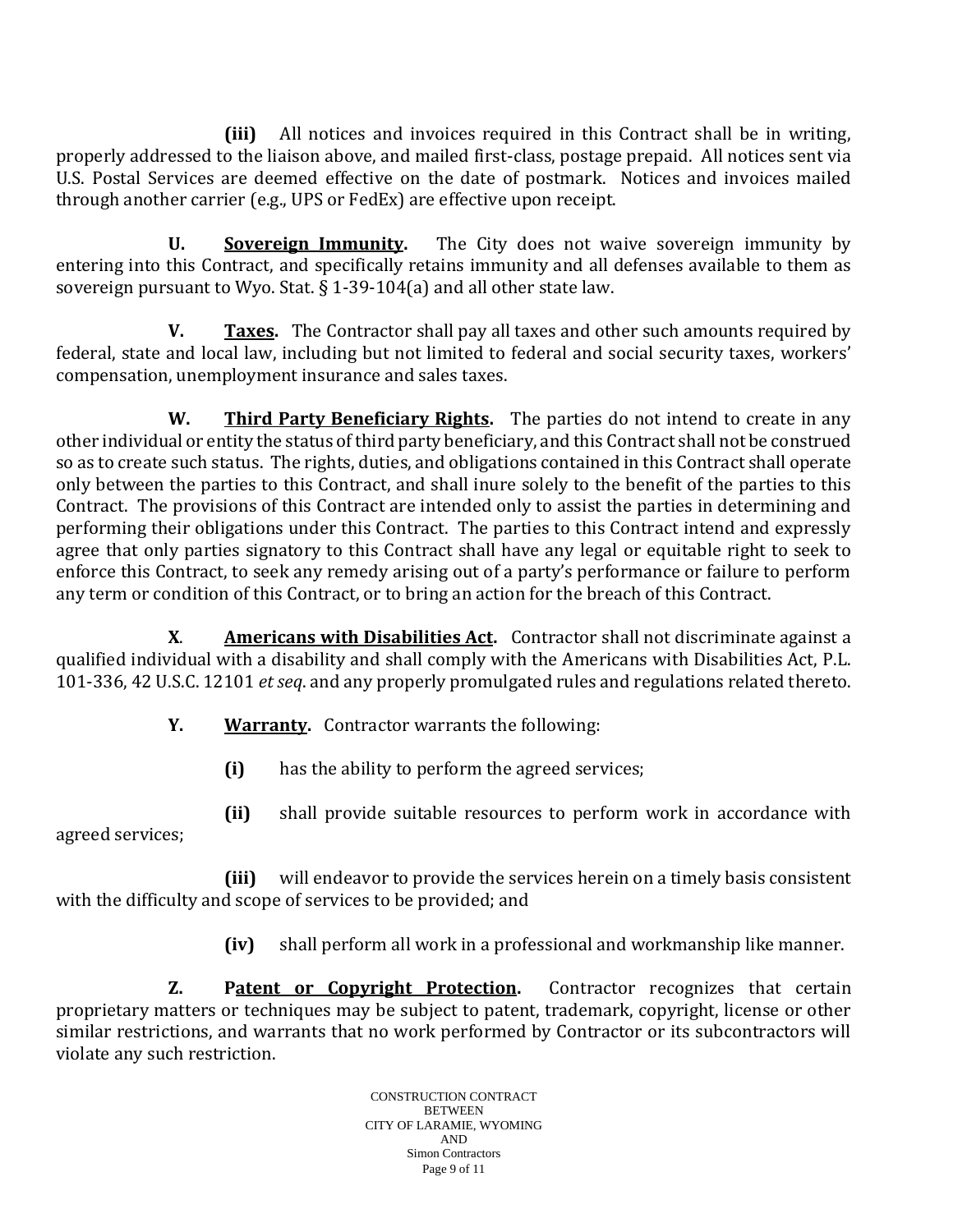**AA. Extension.** Nothing in this Contract shall be interpreted or deemed to create an expectation that this Contract will be extended beyond the term described herein. Any extension of this Contract shall be requested by the Contractor and following approval by City shall be effective only after it is reduced to writing and executed by all parties to the Contract. Any agreement to extend this Contract shall include, but not necessarily be limited to: an unambiguous identification of the Contract being extended; the term of the extension; the amount of any payment to be made during the extension, or a statement that no payment will be made during the extension; a statement that all terms and conditions of the original Contract shall, unless explicitly delineated in the exception, remain as they were in the original Contract; and, if the duties of either party will be different during the extension than they were under the original Contract, a detailed description of those duties.

**BB. Availability of Funds.** Each payment obligation of City is conditioned upon the availability of government funds which are appropriated or allocated for the payment of this obligation. If funds are not allocated and available for the continuance of the services performed by the Contractor, the contract may be terminated by City at the end of the period for which the funds are available. City shall notify the Contractor at the earliest possible time of the services which will or may be affected by a shortage of funds. No penalty shall accrue to City in the event this provision is exercised, and City shall not be obligated or liable for any future payments due or for any damages as a result of termination under this section. This provision shall not be constructed to permit City to terminate this Contract to acquire similar services from another party.

**CC. Award of Related Contracts.** City may undertake or award supplemental or successor contracts for work related to this Contract. The Contractor shall cooperate fully with other contractors and City in all such cases.

**DD.** Time is of the Essence. Time is of the essence in all provisions of the Contract.

**EE. Titles Not Controlling.** Titles of paragraphs and sections are for reference only, and shall not be used to control the language in the contract.

**FF. Severability.** Should any portion of this Contract be judicially determined to be illegal or unenforceable, the remainder of this Contract shall continue in full force and effect and either party may attempt to renegotiate the terms affected by the severance.

### **INTENTIONALLY LEFT BLANK**

CONSTRUCTION CONTRACT **BETWEEN** CITY OF LARAMIE, WYOMING AND Simon Contractors Page 10 of 11